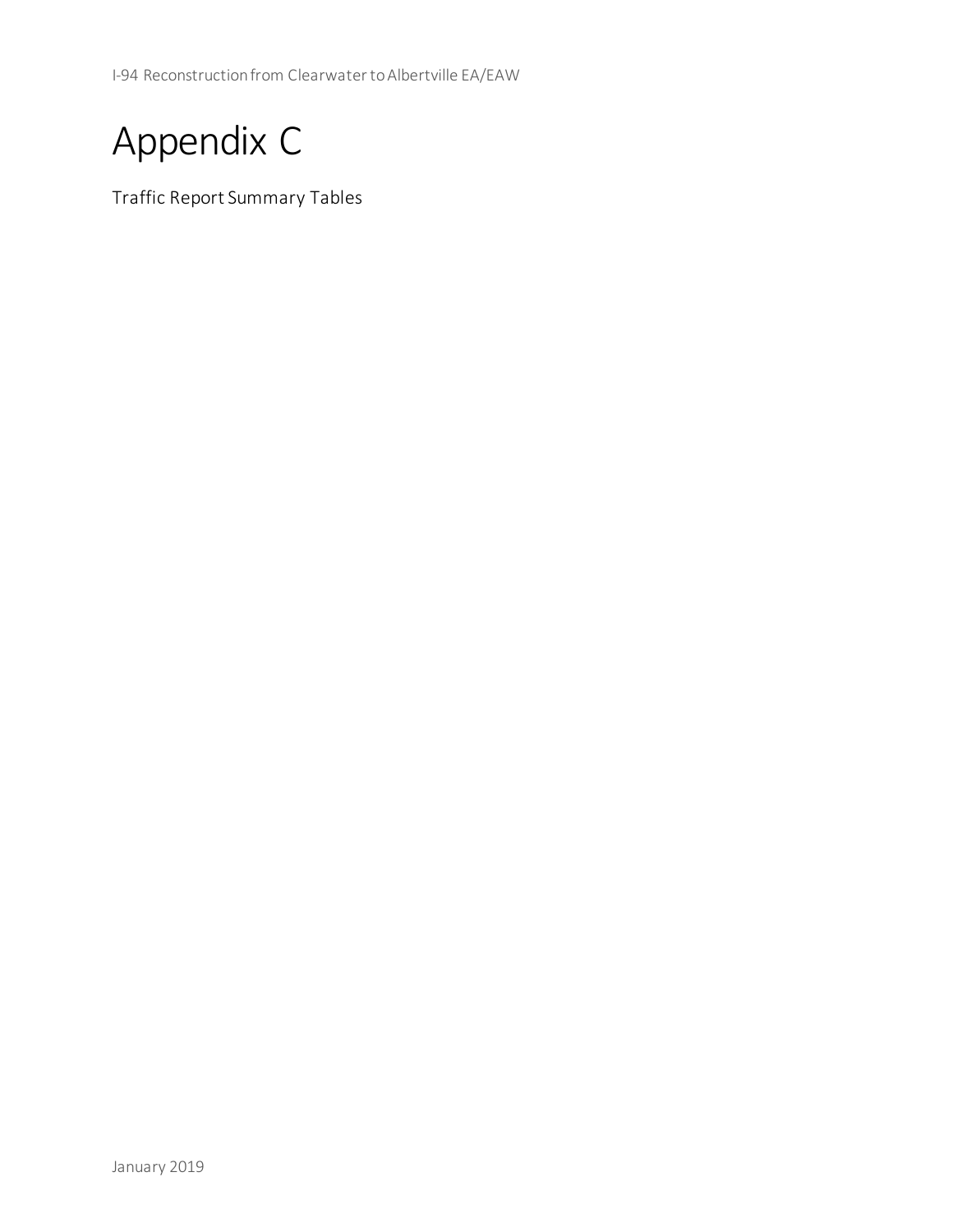## **Table B-1-1**

# I-94 District 3 Albertville to Clearwater Study

 **AM Peak Hour Percentage and Directional Distribution Comparison** 

Year 2040 No Build Conditions

|          | . can now, . crecinage and phicetional pictimation companion. |                 |                           |       |          |        |           |       |             |       |       |       |       |       |                    |       |          |        |                  |       |            |       |       |       |       |                   |  |
|----------|---------------------------------------------------------------|-----------------|---------------------------|-------|----------|--------|-----------|-------|-------------|-------|-------|-------|-------|-------|--------------------|-------|----------|--------|------------------|-------|------------|-------|-------|-------|-------|-------------------|--|
|          | Segment                                                       |                 | <b>Existing Condition</b> |       |          |        |           |       |             |       |       |       |       |       | Year 2040 No Build |       |          |        |                  |       |            |       |       |       |       |                   |  |
| Facility |                                                               | Number of Lanes |                           |       | Capacity |        | Two Way   |       |             | NB/EB |       |       | SB/WB |       | Number of Lanes    |       | Capacity |        | <b>Two Way</b>   |       |            |       | NB/EB | SB/WB |       | Growth Factor     |  |
|          |                                                               | NB/EB           | SB/WB                     | NB/EB | SB/WB    | Daily  | Peak Hour | Peak  | 1% of Daily | AM pk | Dir % | AM pk | Dir % | NB/EB | SB/WB              | NB/EB | SB/WB    | Daily  | <b>Peak Hour</b> | Peak  | % of Daily | AM pk | Dir % | AM pk | Dir % | 2017-2040         |  |
|          | CR 75 to TH 24                                                |                 |                           | 4500  | 4500     | 41,900 | 6:30 AM   | 2,490 | 5.9%        | 980   | 39%   | 1,510 | 61%   |       |                    | 4500  | 4500     | 53,500 | :30 AM           | 3,045 | 5.7%       |       |       | 1,860 | 61%   | 1.28 <sub>1</sub> |  |
|          | TH 24 to CSAH 8                                               |                 |                           | 4500  | 4500     | 45,800 | 6:30 AM   | 2,601 | 5.7%        | 1,200 | 46%   | 1,401 | 54%   |       |                    | 4500  | 4500     | 58,000 | 6:30 AM          | 3,165 | 5.5%       | 1,445 |       | 1,720 | 54%   |                   |  |
| $I-94$   | CSAH 8 to TH 25                                               |                 | $2+Au$                    | 4500  | 5625     | 44,800 | 6:30 AM   | 2,484 | 5.5%        | 1,189 | 48%   | 1,295 | 52%   |       | $2+Aux$            | 4500  | 5625     | 57,200 | $5:30$ AM        | 3,035 | 5.3%       | 1,430 |       | 1,605 |       |                   |  |
|          | TH 25 to CSAH 18                                              |                 |                           | 4500  | 4500     | 57,800 | 6:30 AM   | 3,374 | 5.8%        | 1,845 | 55%   | 1,529 |       |       |                    | 4500  | 4500     | 71,200 | 6:30 AM          | 4,040 | 5.7%       | 2,165 |       | 1,875 | 46%   |                   |  |
|          | CSAH 18 to CSAH 19/37                                         |                 |                           | 4500  | 4500     | 65,800 | 6:30 AM   | 3,716 | 5.6%        | 2,204 | 59%   | 1,512 |       |       |                    | 4500  | 4500     | 80,000 | :30AM            | 4,415 | 5.5%       | 2,570 |       | 1,845 | 42%   |                   |  |
|          | CSAH 19/37 to TH 241                                          |                 |                           | 4500  | 4500     | 72,500 | 6:30 AM   | 4,349 | 6.0%        | 2,863 | 66%   |       | -34%  |       |                    | 6600  | 6600     | 94,500 | 6:30 AM          | 5,645 | 6.0%       | 3,710 | 66%   | 1,935 | 34%   |                   |  |

#### **PM Peak Hour Percentage and Directional Distribution Comparison**

| Facility | Segment               |                 | <b>Existing Condition</b> |             |       |         |           |       |            |       |       |       |       |                        | Year 2040 No Build |          |       |         |                  |       |            |       |       |                   |          |                   |  |
|----------|-----------------------|-----------------|---------------------------|-------------|-------|---------|-----------|-------|------------|-------|-------|-------|-------|------------------------|--------------------|----------|-------|---------|------------------|-------|------------|-------|-------|-------------------|----------|-------------------|--|
|          |                       | Number of Lanes |                           | Capacity    |       | Two Way |           |       |            | NB/EB |       | SB/WB |       | <b>Number of Lanes</b> |                    | Capacity |       | Two Way |                  |       |            | NB/EB |       | SB/WB             |          | Growth Factor     |  |
|          |                       | NB/EB           | SB/WB                     | NB/EB       | SB/WB | Daily   | Peak Hou  | Peak  | % of Daily | PM pk | Dir % | PMr   | Dir % | NB/EB                  | SB/WB              | NB/EB    | SB/WB |         | <b>Peak Hour</b> | Peak  | % of Daily | PM pk | Dir % | PM pk             | Dir %    | 2017-2040         |  |
|          | CR 75 to TH 24        |                 |                           | 4500        | 4500  | 41,900  | $3:45$ PN | 3.171 | 7.6%       | 1,682 | 53%   |       |       |                        |                    | 4500     | 4500  | 53.500  | 3:45 PM          | 3.910 | $7.3\%$    | 2,175 |       |                   |          | 1.28 <sub>1</sub> |  |
|          | TH 24 to CSAH 8       |                 |                           | 450C        | 4500  | 45,800  | 3:45 PM   | 3,623 | 7.9%       | 1,740 | 48%   | 1,883 |       |                        |                    | 4500     | 450C  | 58,000  | 3:45 PM          | 4.440 | 7.7%       | 2,235 |       | 2,205             |          |                   |  |
|          | CSAH 8 to TH 25       |                 | 2+Aux                     | <b>4500</b> | 5625  | 44,800  | 3:45 PM   |       | 7.7%       | 1,578 | 45%   | 1,891 | 55%   |                        | $2+Aux$            | 4500     | 5625  | 57.200  | 3:45 PM          | 4.300 | 7.5%       | 2,065 |       | 2.235             |          |                   |  |
| $1 - 94$ | TH 25 to CSAH 18      |                 |                           | 4500        | 4500  | 57,800  | 3:45 PM   | 4.380 | 7.6%       | 1,921 | 44%   | 2,459 | 56%   |                        |                    | 4500     | 4500  | 71,200  | 3:45 PM          | 5,275 | 7.4%       | 2,420 |       | 2,855             | $E$ A O/ |                   |  |
|          | CSAH 18 to CSAH 19/37 |                 |                           | <b>4500</b> | 4500  | 65,800  | 3:45 PM   | 4,957 | 7.5%       | 2,016 | 41%   | 2,941 | 59%   |                        |                    | 4500     | 4500  | 80,000  | 3:45 PM          | 5,915 | 7.4%       | 2,525 |       | 3.39 <sub>c</sub> |          |                   |  |
|          | CSAH 19/37 to TH 241  |                 |                           | 450C        | 4500  | 72,500  | 3:45 PM   | 5,591 | 7.7%       | 2,078 | 37%   | 3,513 | 63%   |                        |                    | 6600     | 6600  | 94,500  | 3:45 PM          | 7,250 | 7.7%       | 2,675 |       | 4,575             | 63%      |                   |  |



## **Table B-1-2**

I-94 District 3 Albertville to Clearwater Study

Year 2040 No Build Conditions